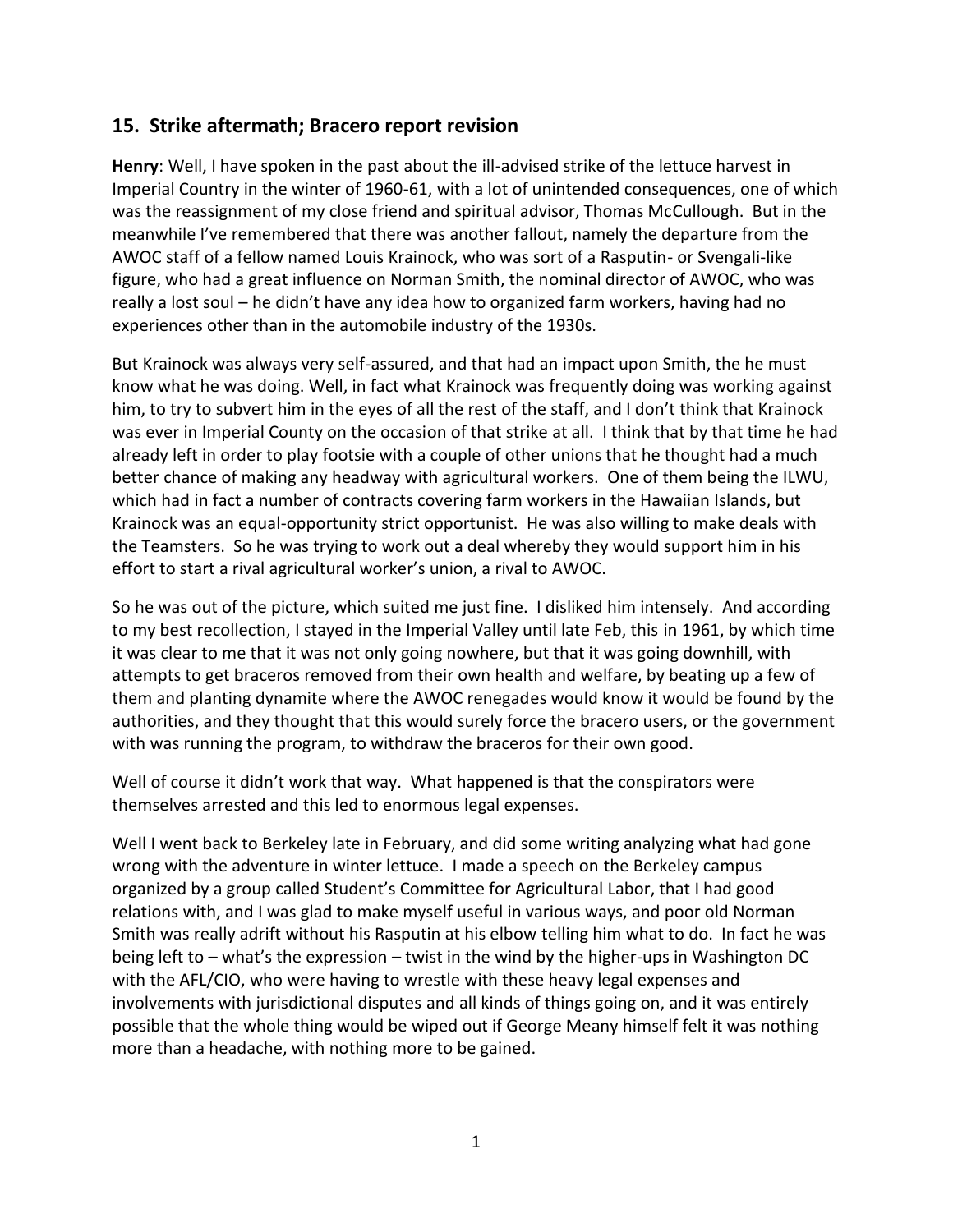So for months that was the situation. I would write an occasional paper – for example, I attended a state-wide convention of the Democratic Party – I guess this was in March, it was in Southern CA, and they were preparing a platform on which the party would be running in the forthcoming gubernatorial election. There was one coming up in 62, in which the incumbent, Edmund G. Brown, that's the father of the current governor of CA, was going to be running for another term, and it was widely anticipated that his opponent was going to be Richard Nixon, who had run for President in 1960 against Kennedy and had been defeated. But Nixon was still hungry for office, and it was widely assumed that he'd be running on the Republican ticket.

Anyway, at this state-wide convention of the Democratic Party, I was in attendance and I believe I testified on the Resolutions Committee, that they support a package of bills favorable to farm workers, including one calling for a minimum wage, of \$1.25 an hour. As a matter of fact, it was to be simply a bill calling for that minimum wage for all wage-earners in CA, with no exclusions. It might not even single out agricultural workers, they would simply be covered along with all others.

Well, that was voted down at that convention, and so I went back and wrote a screed about the faithlessness of Liberals.

But then, along toward the end of March, something emerged…

## (interruption for phone call)

I was about to say something about Banquo's ghost, who appeared at an event organized by Macbeth, and this ghost appeared totally unexpectedly. Well, totally unexpectedly something showed up in my life that I had almost forgotten about, but not entirely, and that was the unhappy experience with my bracero study, and the long, long report which had been destroyed, except for 1 or 2 copies.

Well, I had a phone call from my old professor, named Edward Rogers. He said he wanted to see me again, in Berkeley. And he didn't tell me exactly what it was all about, but I got the impression that he had heard from the National Institutes of Health, which had financially supported my research, wondering whatever became of that study, which was a very good question since they had not received any of this 750-page monograph that had been destroyed. I guess Rogers wanted to talk to me about sending them something, and of course he had no power over me at this point, but I felt a certain obligation to the organization that had spent \$40,000 or whatever it was. So I drove to Berkeley and saw Rogers again, and sure enough he wanted to salvage a portion of my study, which would have implications for public health programs, and there plenty of such possibilities. I had not discussed any of them in my 750 pages because I thought I was supposed to be talking about facts and not making recommendations. I thought a lot of the facts spoke for themselves eloquently enough.

So anyway, we went back and forth, and what he had in mind was a greatly boiled-down version of what I had found about feeding practices, and housing, and transportation, and the medical care programs that the braceros were in theory covered by. All these sorts of things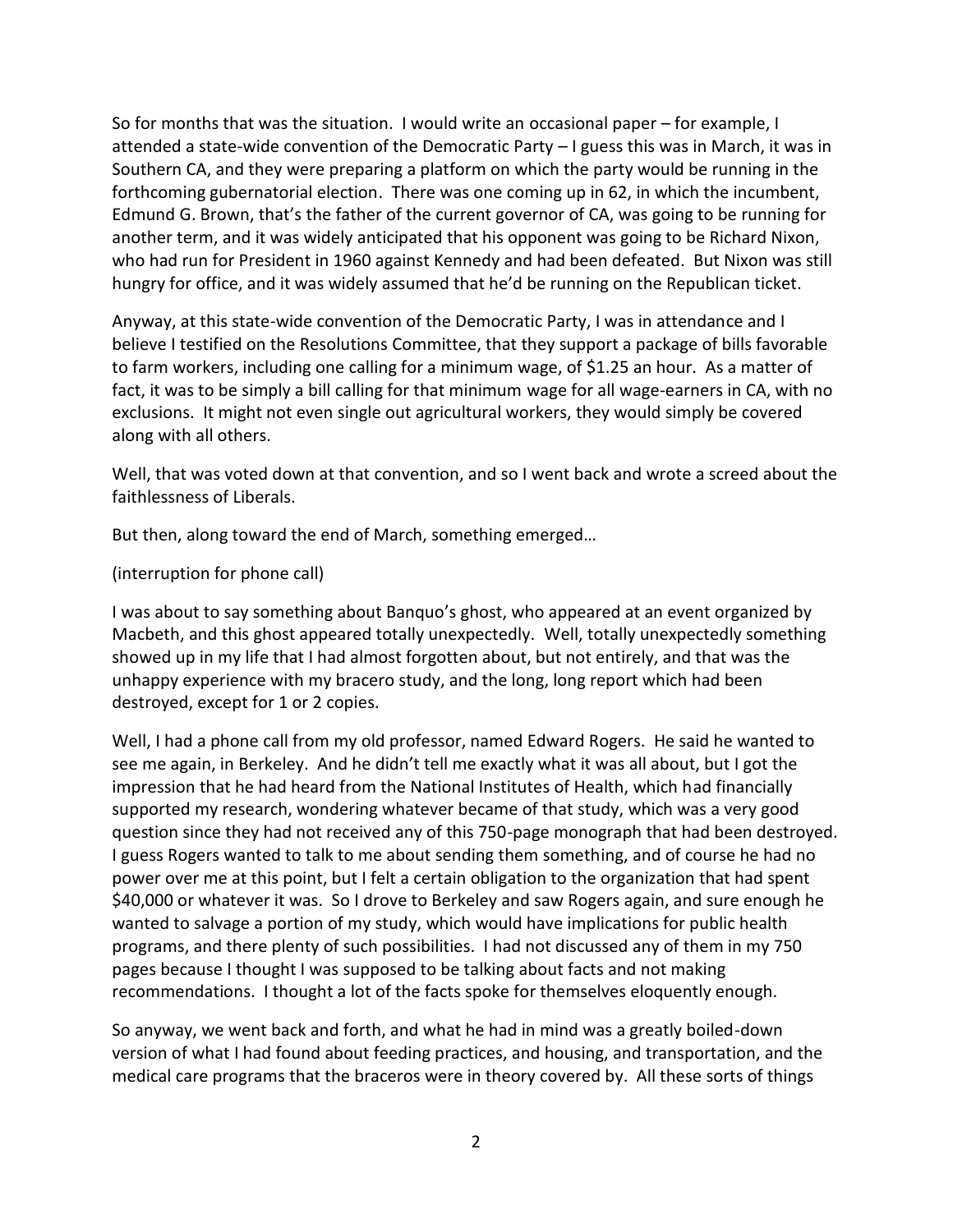would be taken up with the factual description of what I had found, to be followed by a set of suggestions and recommendations for things that might be done to make things better.

Well, I said I would do my best to give him something that would be useful. And there was to be no particular deadline, nothing was said about the approximate length that this truncated version might be. I was once again left pretty much to my own devices, but it was understood without needing to be said that I would not say anything at all about what I had said in my original monograph, about the social structure within which the bracero program operated. That is what he had found anathema in my original report.

So I went back to Stockton and told Norman Smith about this, and it was OK with him. He never had any objection to my working on that bracero study, because he didn't know what I might do that would be more directly relevant to his conception of farm worker organizing. So I began working on that, and even though I was under no time limit, I think that I had one that was self-imposed, and the reason I say that is that I wanted to get back to doing what I thought might become possible with Smith being adrift as he always was, and without the presence of Krainock, it might be possible for me start putting into practice some of the ideas which I and Father McCullough shared, and which I had shared with Dolores Huerta for that matter, as long as she was still on the scene.

It was my big fear that maybe George Meany, the head of the whole AFL/CIO, would simply pull the plug on the whole idea of AWOC, and without any of the AWOC infrastructure, it would be difficult if not impossible for me to carry out any of these ideas about grass-roots organizing.

So I really applied myself to working on this new version of my bracero study. I found it impossible to plagiarize myself. I didn't see any way to lift out big chunks of my original monograph. I had to rewrite everything, and a good deal of it was improved, I think, by boiling it down, whereas I had run on too long in many places in the original monograph.

To make a long story short, I ended up with 328 pages instead of 750, and I felt it was better written, more concise, and I didn't sacrifice anything in the way of telling it like it was. I used plenty of quotes from braceros themselves to illustrate what was wrong with the existing provisions for medical care whenever they got sick or injured on the job, and of course all of the material about recommendations was brand new, and I felt free to tell it like it was when it came to those. Always without naming any names, so I didn't give the insurance companies that were making windfall profits out of the insurance that braceros were paying for themselves, and which theoretically covered them for all kinds of things.

The insurance companies were making a mint because the braceros either didn't know that they had coverage for their illnesses and injuries, or if they did know, they were afraid to ask for what they were entitled to, because they were afraid of being shipped back to Mexico. But as I say, I forbore from ever naming the names of any of the malefactors. I was always conscious of Rogers being afraid of getting in Dutch with the grower's lobby again.

So I did what I thought was a pretty good job, and dated it at the end July 15 1961, and took it over to the secretarial pool, and it was to be mimeographed once again and sent to appropriate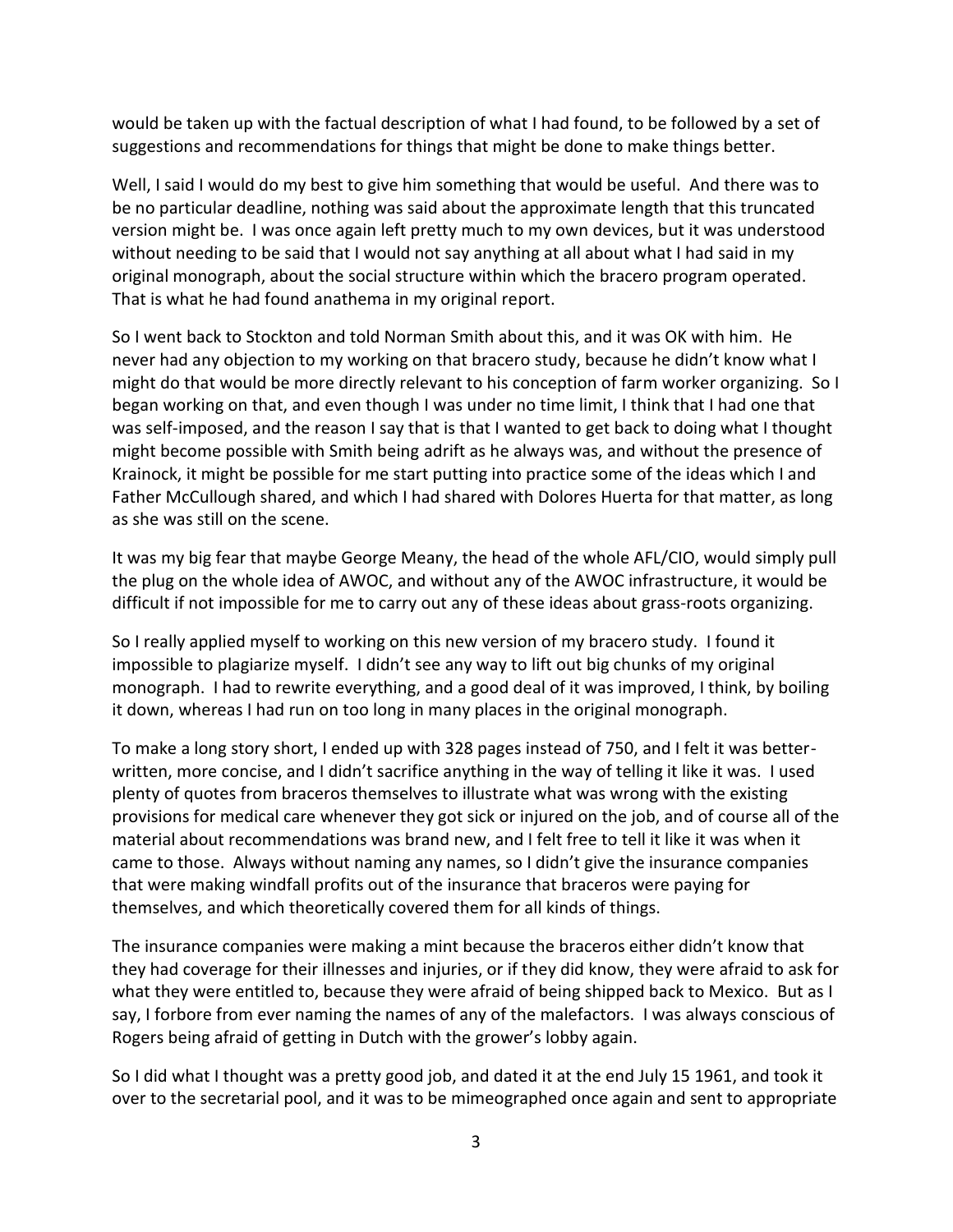persons. And this time it was left entirely Rogers himself to decide who would get copies, though I guess I wanted one for myself.

In the end, he began by submitting a copy to a friend of his who was in the University school of Law, known as Boalt Hall, to ask the opinion of this friend of his whether there was anything libelous in this document. Reesenberg was the fellow's name. Rogers later told me that Reesenberg thought it was such a great piece of work that he thought it should be distributed widely.

What is was, in fact, was a piece of investigative reporting of a scandal-filled situation that was not public knowledge, and this legal expert on the matter thought it should be public knowledge. Well, Rogers was not going to accept that advice, but at least he let my draft stand as it was, without change. But he limited the distribution very several. I think he essentially limited it to the various directors of public health in the various counties of CA that had public health departments of their own. And I guess he sent copies to the state public health department also.

**David**: You eventually published it as a book right?

**Henry**: Well, someone wanted to publish it, and I gave them permission.

So here was the language that Rogers insisted by on the front page: "This report is restricted to review and use by persons, organizations, and agencies with responsibilities for the policies and administration of the bracero program. It is not intended for further reproduction or circulation."

I took the precaution of copyrighting it myself, which if Rogers noticed he didn't have any objections to. So I thought that was the end of that. But like Banquo's ghost, in the fullness of time it proved to not be the end after all. But that was some years ahead of time.

So back to the story of my activities during the remainder of 1961, after my writing of it was finished in July of 1961. I then threw myself into trying to carry out some of the ideas about things which could be done at the grass-roots level, including what I called Harvest House. Now in fact something known as Harvest House was going on during the time when I was devoting full time to that writing. Sara Bellamy and Starry Krueger and Walt Chesby and Jefferson Poland, I think they all had worked out some arrangement whereby this big old house in Stockton would be used for their eating and sleeping and so forth, and there was also plenty of room there for visitors.

On weekends, groups from the University could come out for work camps in which they would try working in the fields for a day, and so forth and so on. Or at least driving around and observing things, that was quite frequent. So all of this went on until such time as I was able to devote full time, and so I then threw myself into things, like the conducting of a survey, I think we discussed that before, one of the first things that Father McCullough told me, Catholic priests always do when they go to a new parish – find out who the Catholics are, and what they're interested in, and so forth.